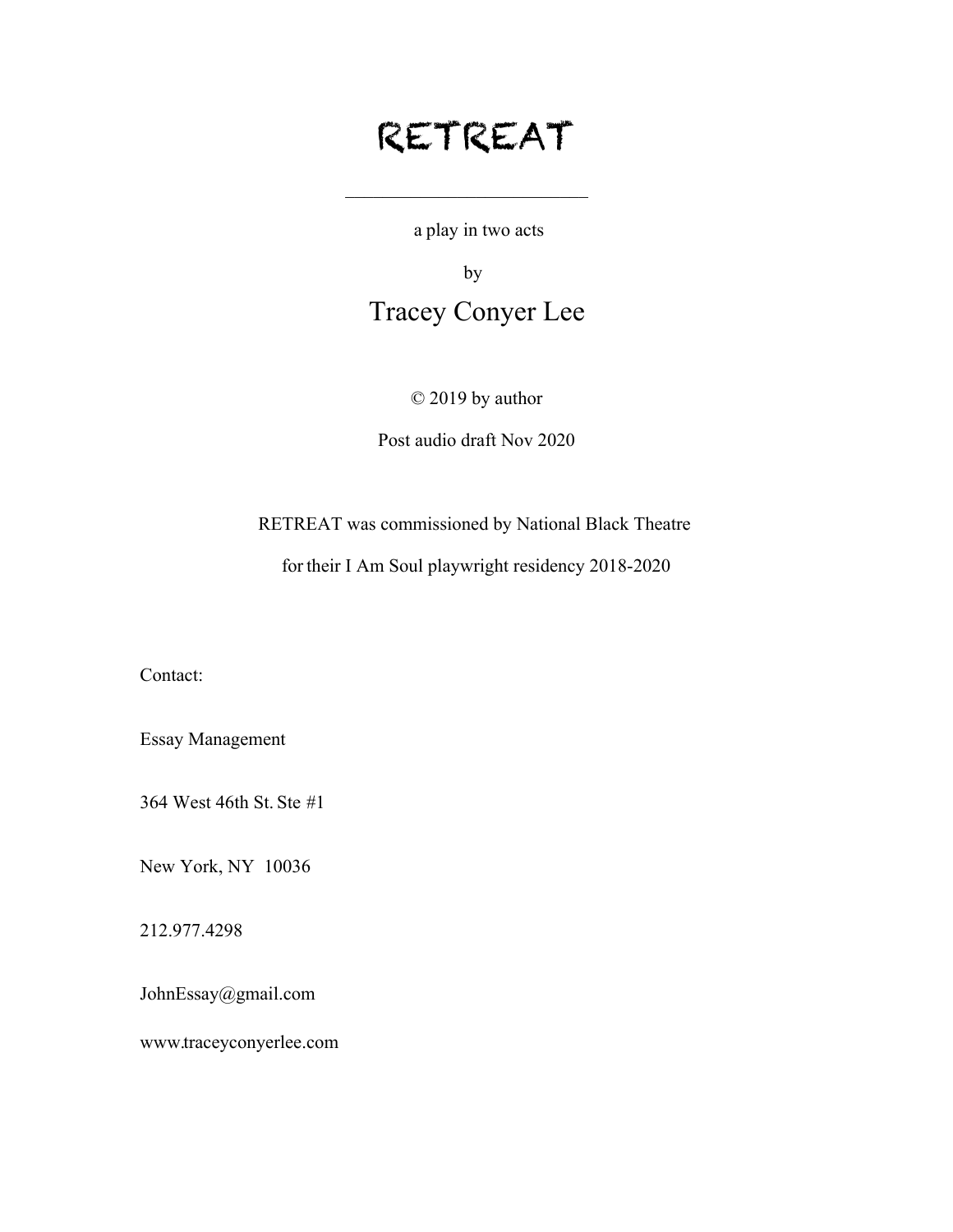### **RETREAT** by Tracey Conyer Lee

CHARACTERS (IN ORDER OF APPEARANCEish) ALL ROLES ARE BLACK OR AFRICAN AMERICAN.

**Curtis -** a gorgeous man in his mid to late 40s. Our way in. Our way out. His body is trapped but his mind and heart are limitless. He is what courage and blind faith look like. But he is human and his pain is real. He is the last person you'd expect to find in prison.

**Geo -** a sheltered 23 year old seeking his truth. Our hero. A lovable spirit, he is emergence personified. This is his coming of age story, from naive boy to well lived man. Sexually ambiguous yet potent in his desirability.

**Madelaine -** (MAD uh lynn) a woman equivocating. Early 40s. That may be her only truth. She is Geo's Mama and guards his heart as fiercely as she guards her own. Preoccupied with survival and preservation of certain appearances. Hilariously whoever she needs to be in any moment.

**Beverly -** a childless woman in her late 50s to 60s. Stanley's wife, she has a penchant for parenting, whether you ask for it or not. Her intuition is both gift and curse, depending who's on the receiving end. Clear and exacting in her desires and intentions.

**Stanley -** A quiet spirit in his 70s. Beverly's husband. In questionable health, his acceptance of what is is his strength, not a weakness. He is the steady in the storm...until the winds turn. He would be everyone's favorite grandpa. The "I got your nose" type.

**Constance -** a fiercely independent 25 year old. She's had to fend for herself and has done a darn good job of it. Geo's bestie and, as her name suggests, she is ride or die. She is a young girl trapped in the guise of a truly grown woman.

**Bill -** a smooth talker in his late 30s to late 50s. On a quest but lost track of "for what". He does remember there's a trophy waiting and does whatever it takes to win. His word game is on point. Sexily disheveled. If he wore a tie, it would never be on straight.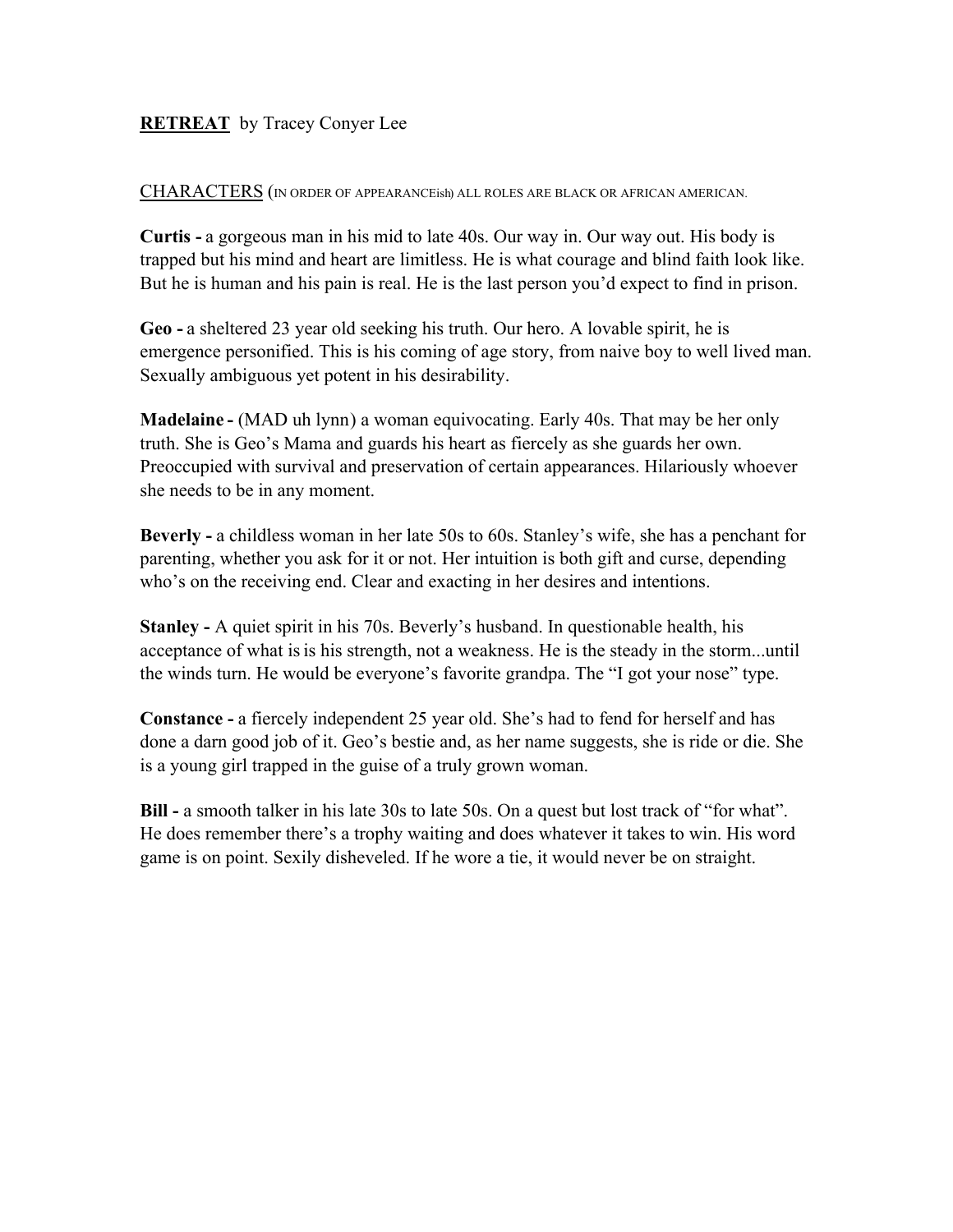### **SETTING**

Sparse. A table with four chairs. It facilitates working or dining in multiple locations. The chairs can be used throughout the space. The table could be balanced by a corner booth and table from an upscale diner.

Elsewhere, an upholstered armchair with a small end table or ottoman. Elsewhere still, a cot or cheap frame and mattress.

There should be empty playing space as well. Lighting tells the story of those spaces.

NOTES FOR ACTORS I'm one of you. I promise this will help things.

Punctuation matters!!!! See what I did there? The scenes should feel like music. The punctuation will help guide you through the crescendos and decrescendos of each movement. Unless indicated, move through the language, earn those moments of rest.

? means ASK . means SAY ! means EMPLOY A LARGER EMOTIONAL ENERGY

-- means interrupt the person speaking and is also employed in dual storytelling.

... is NOT an interruption OR a trail off. It is a *choice* not to speak/finish. Do not interrupt someone with an ellipses. Let their/your loss of language linger.

// and / means overlap the dialogue. Two actors speak simultaneously beginning at the slash.

... ... is different than the single ellipses. It means physical, rather than verbal, communication. (What might you say? Act *that.)*

### NOTES FOR DIRECTORS Y'all inspire me.

**CURTIS does not leave the stage.** Ever. When not the focus, he is existing as best he can, whatever that entails. Curtis's presence should feel small and, his vocal range narrow. But when he is in the world of his letters he becomes alive with possibility. Vocally. Physically. He is his most expressive self when he isn't quite himself.

The Letters - this is not a dictate, but I see portions of the letters projected in various ways. Curtis's letters to his Pop in carefully scrawled cursive. Letters from the writer in Times New Roman font. And "letters" to Angela not written at all. Not read. Lived.

RETREAT is dedicated to Chester Hollman iii. My inspiration. Thank you, my friend, for changing my humanity by hanging on to yours.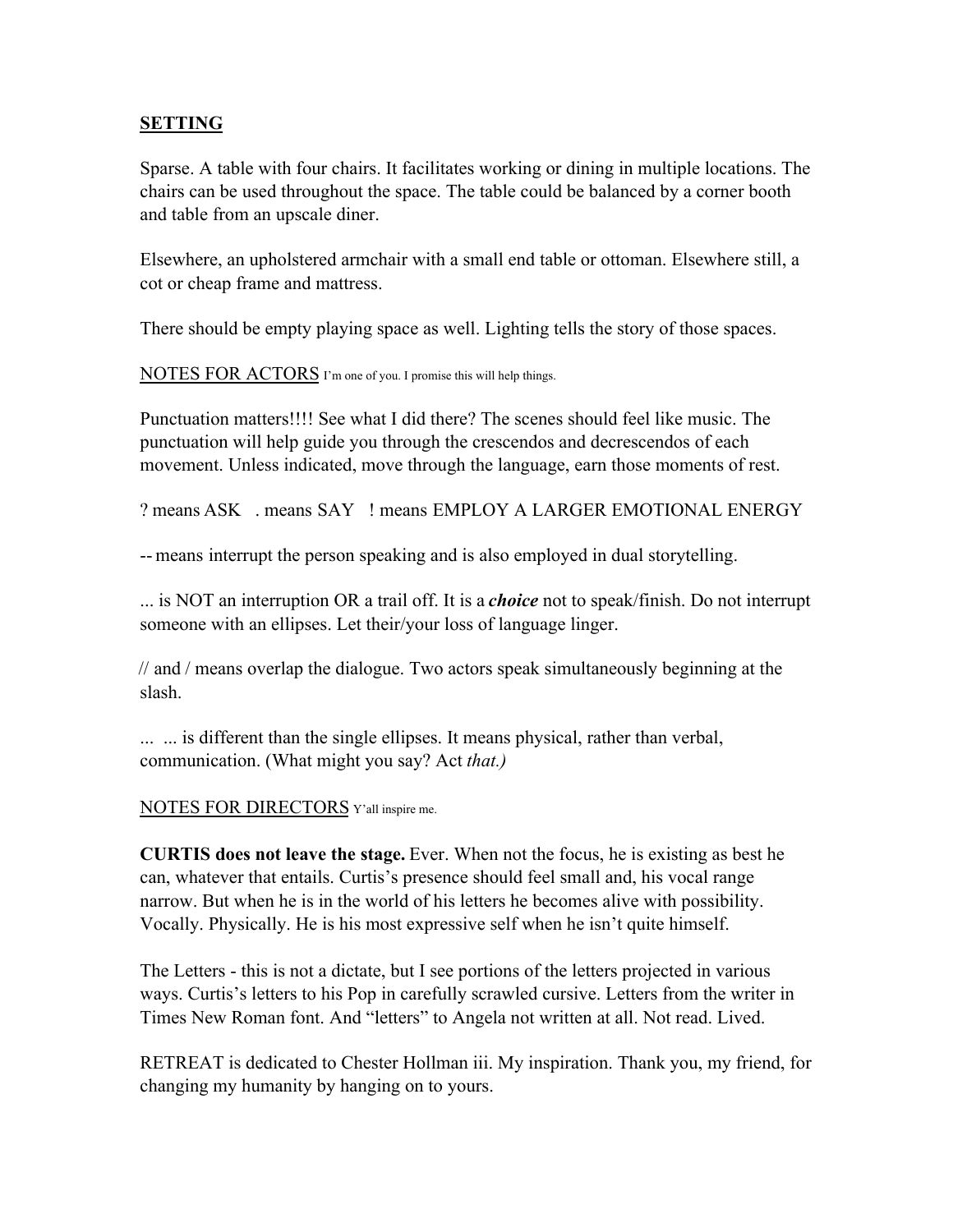#### MONTHS AGO IN PENNSYLVANIA

*In darkness we hear "Dear Curtis Dear Curtis Dear Curtis Dear Curtis Dear Curtis" in voices both varied and plentiful. A cacophony that dies down to a sparse drizzle of only one or two voices.*

*Lights up on the cot. Silence.*

*The man on the cot is Curtis, our way in. His presence is unobtrusive even though he is the only person we see. He counts marks on the wall. He stares at old photos. He tries to read a book, but gets distracted, sets it aside. Hangs a sketch on the wall. He waits. We're not sure for what. Neither is he. All of this takes real time. Then...*

*A letter is pushed into his space. He studies the envelope. He puts it down, walks away. He picks it up and studies it some more. He smiles through near tears, exhilarated and terrified.*

*He opens the envelope but does not remove the contents. Instead he acts out what he thinks his physical reaction might be...or what he thinks it might say...or what he might do after he reads it. The action is small, interior. It wouldn't steal attention from anything else that might happen. But nothing else is happening. And it is the most mentally expansive moment he's had in years.*

*Curtis returns quietly to the cot, removes and opens the letter.*

#### **CURTIS**

"Dear Curtis. Remember me? Is that a weird intro? Honestly, I'm not sure what to say."

*Lights shift to the table.*

1. HEAVY LIES THE HEAD...

*It's Wednesday. Late summer in Buford, GA. It's 90s in the daytime.*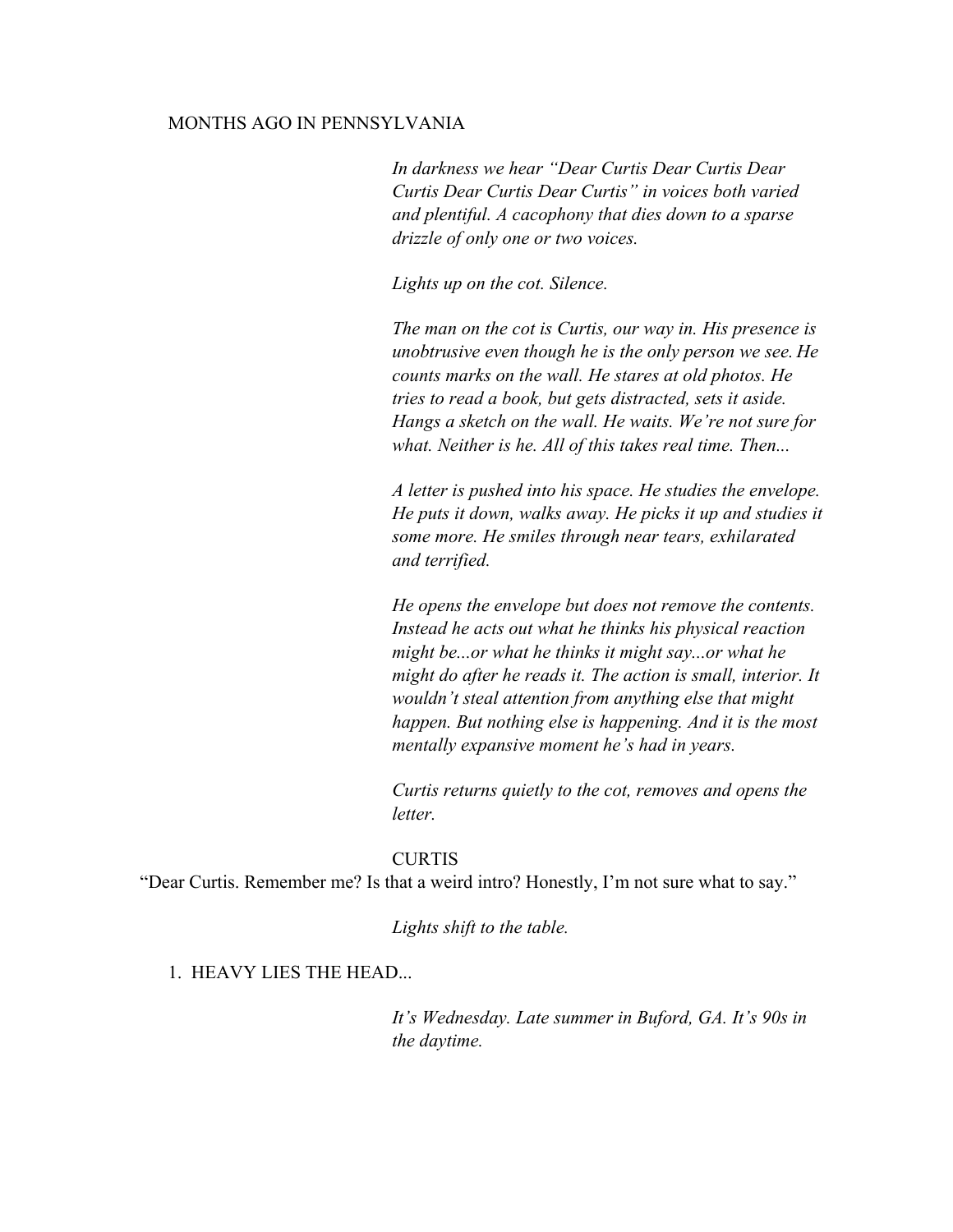*An upscale diner in between meal times. A young fella and his mother eat, a little too cozy in the booth. The vibe is wanna-be bourgie.*

GEO

That's all you're going to say?

### MADELAINE

What do you want me to say?

GEO "Thank you. I love it. You're a good son."

You're a good son.

GEO

MADELAINE

MADELAINE

"Thank you. I love it."

Mine's better.

GEO

Madelaine Alstead.

MADELAINE

Boy, you better back up.

GEO

Your gift that you got you for your birthday is better--to you--than the gift I--your only child--got you for your birthday?

#### MADELAINE

My gift that I got me *from you* for my birthday is better than the gift *you* got me from you for my birthday...yes.

#### GEO

I'm not going on that retreat, Mama.

#### MADELAINE

It's what I want.

GEO

Why?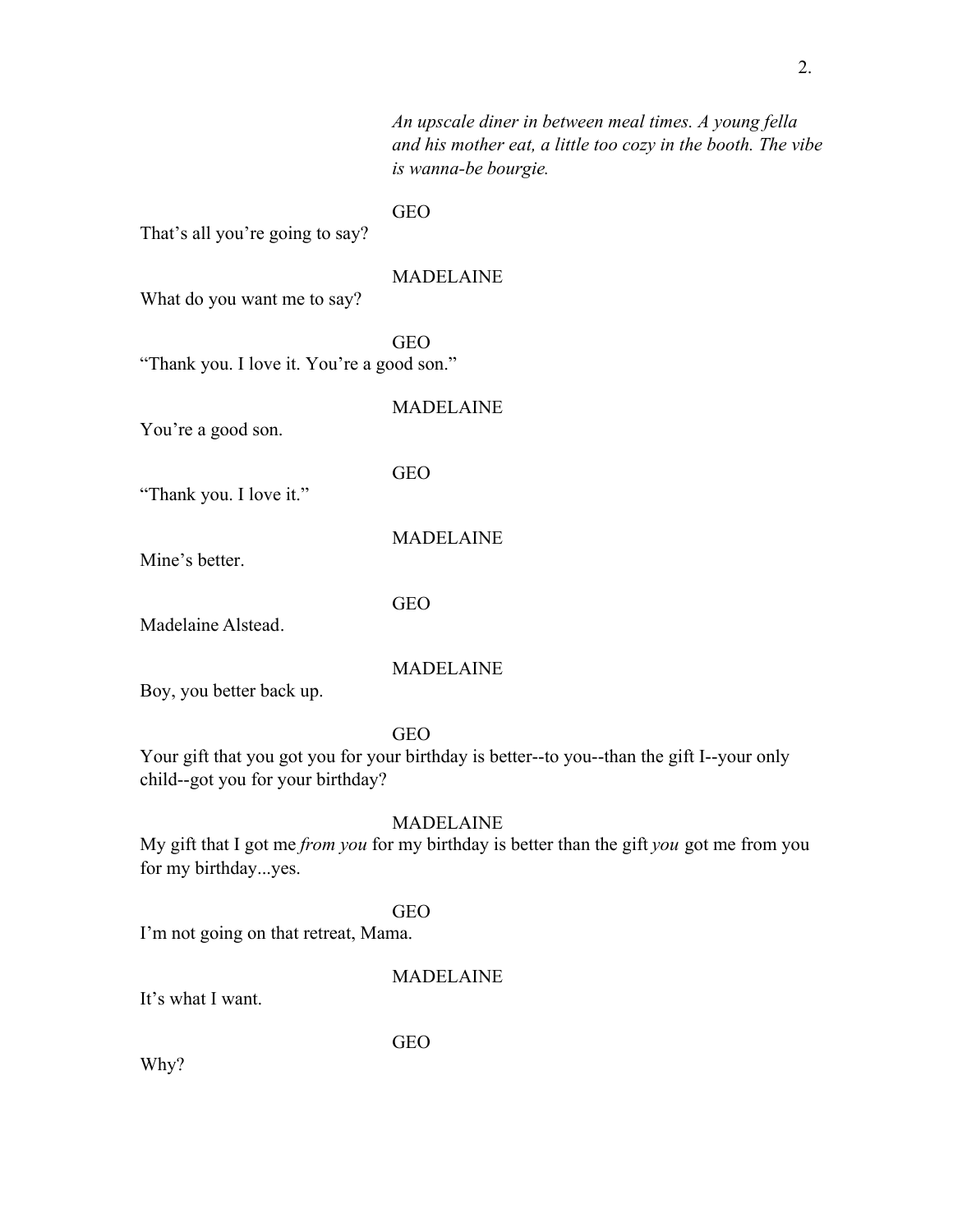Because I want it.

GEO

Why, Mama?

MADELAINE Boy, don't question me. What's gotten into you?

GEO

I'm grown.

What?

GEO

... ...

### MADELAINE

MADELAINE

Say what you mean, Georgie.

### GEO

I don't... I don't think... ...

MADELAINE See? You don't know. That's what I'm here for.

#### GEO

I want to go to Media. My trip is a gift.

### MADELAINE

Media ain't no gift. A retreat in St. Maarten is a gift. What I got us is a gift. What you got is a family obligation. I got us the Caribbean.

#### GEO

Take a friend.

### MADELAINE

I can't.

#### GEO

Because you don't have any?

### MADELAINE

You are lucky I like to eat at four o'clock so nobody has to see you get embarrassed.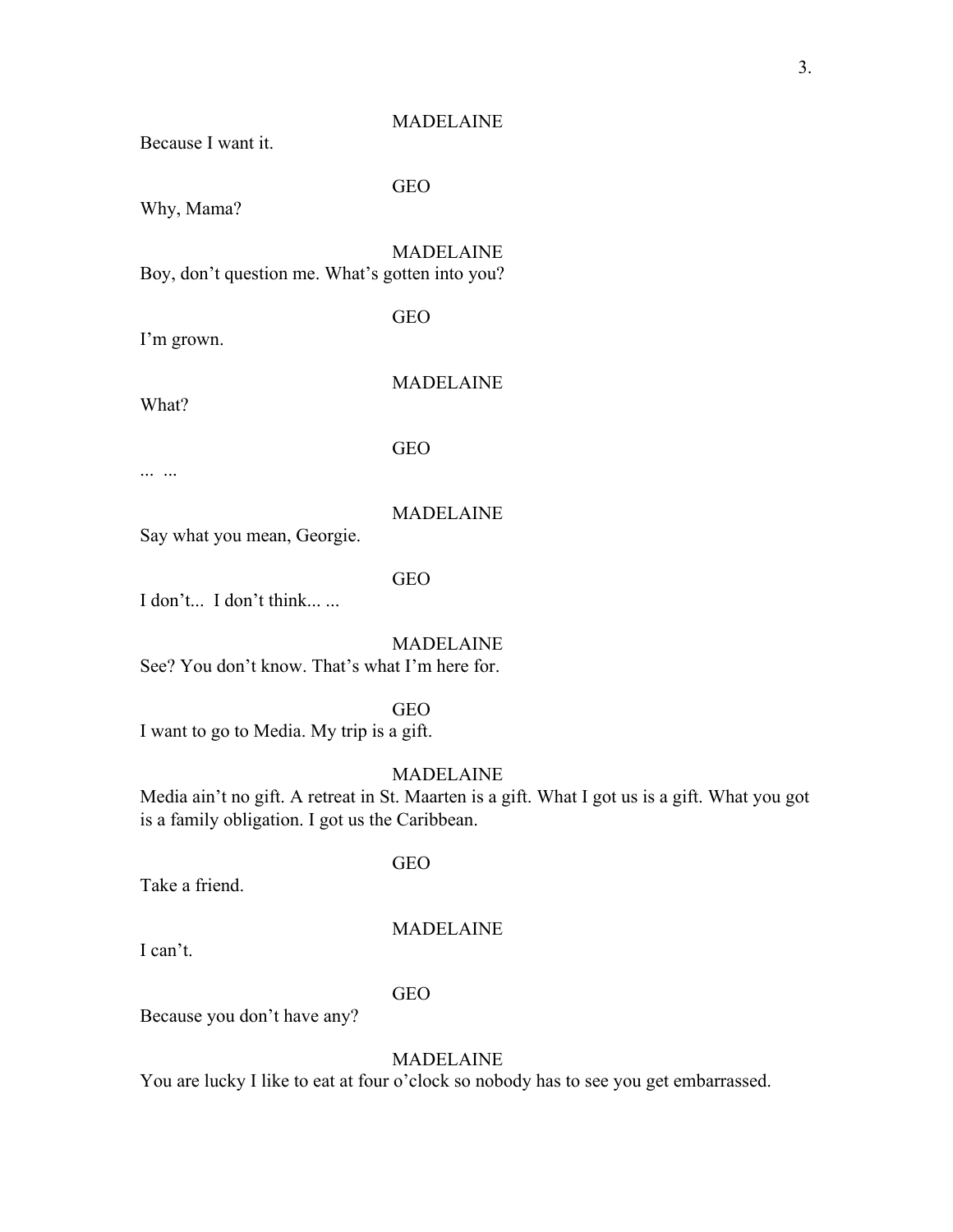### GEO

We eat at four o'clock. I'm already embarrassed.

#### MADELAINE

I like restaurants when they're empty.

GEO

A. You don't like restaurantSSS. We only eat here. B. You don't like to be *anywhere* there's people.

#### MADELAINE

I like church.

### GEO

The smallest church in Georgia. Ask someone there to go on this retreat.

#### MADELAINE

It's for parents and their children.

### GEO

I'm twenty-three years old.

### MADELAINE

Their adult children. They have different kinds of retreats for all kinds of families.

### GEO

What kind are we?

MADELAINE

You talk too much. I mean it, what's gotten into you?

GEO

... ...

Speak, Georgie.

GEO

Please stop calling me that.

MADELAINE

MADELAINE

It's your name.

GEO

No, it's not.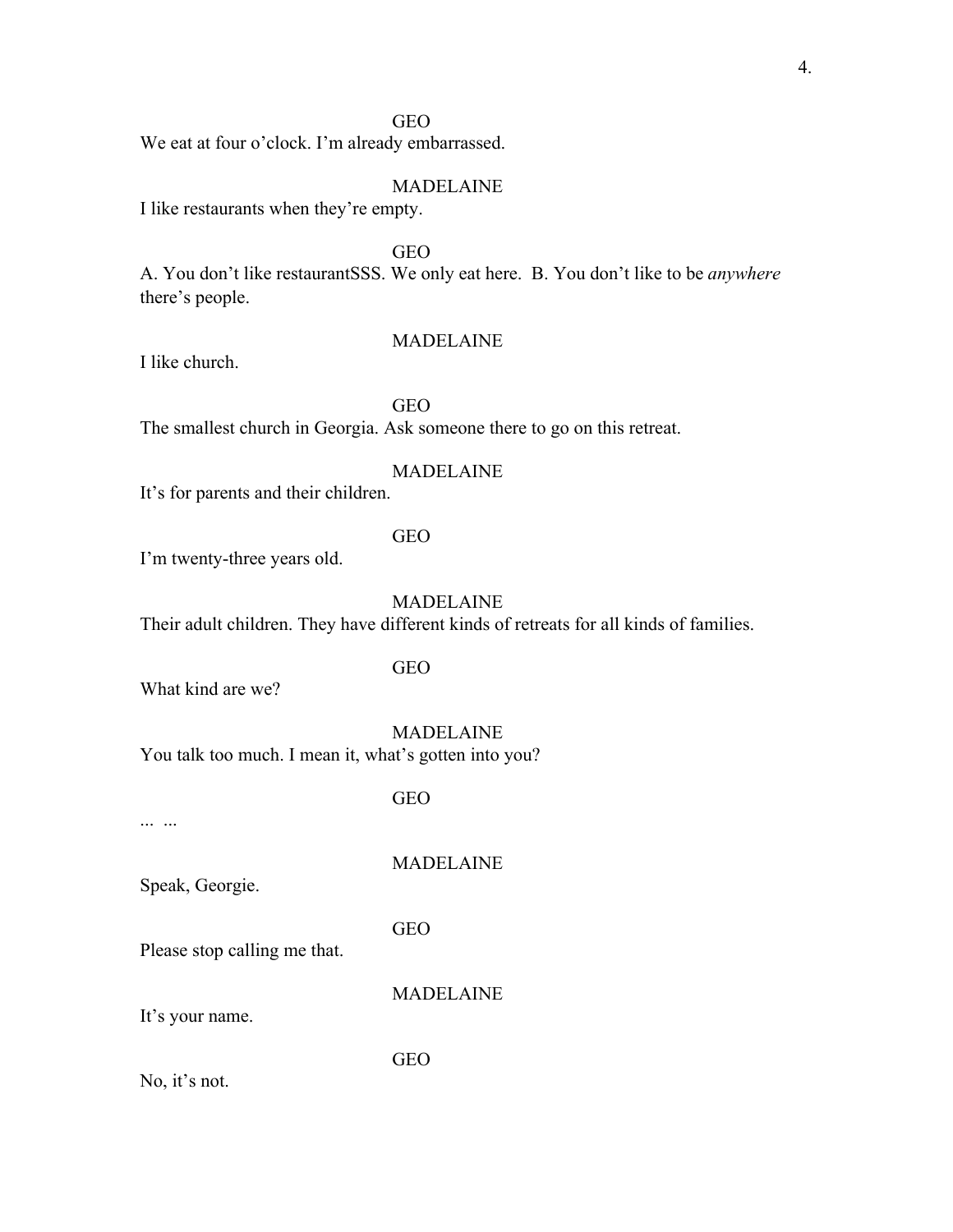I didn't name you no Geo.

### GEO

You didn't name me no Georgie.

### MADELAINE

Fine. George. Stop trying to be someone you're not.

### GEO

Geo is my pen name.

### MADELAINE

| It's a lie. What's wrong with the name I gave you? George Washington could not tell a |  |
|---------------------------------------------------------------------------------------|--|
| lie, but George Washington Alstead could sell a book.                                 |  |

| <b>GEO</b>       |
|------------------|
| <b>MADELAINE</b> |
| <b>GEO</b>       |
| <b>MADELAINE</b> |
| <b>GEO</b>       |
| <b>MADELAINE</b> |
| <b>GEO</b>       |
| <b>MADELAINE</b> |
| <b>GEO</b>       |
| <b>MADELAINE</b> |
|                  |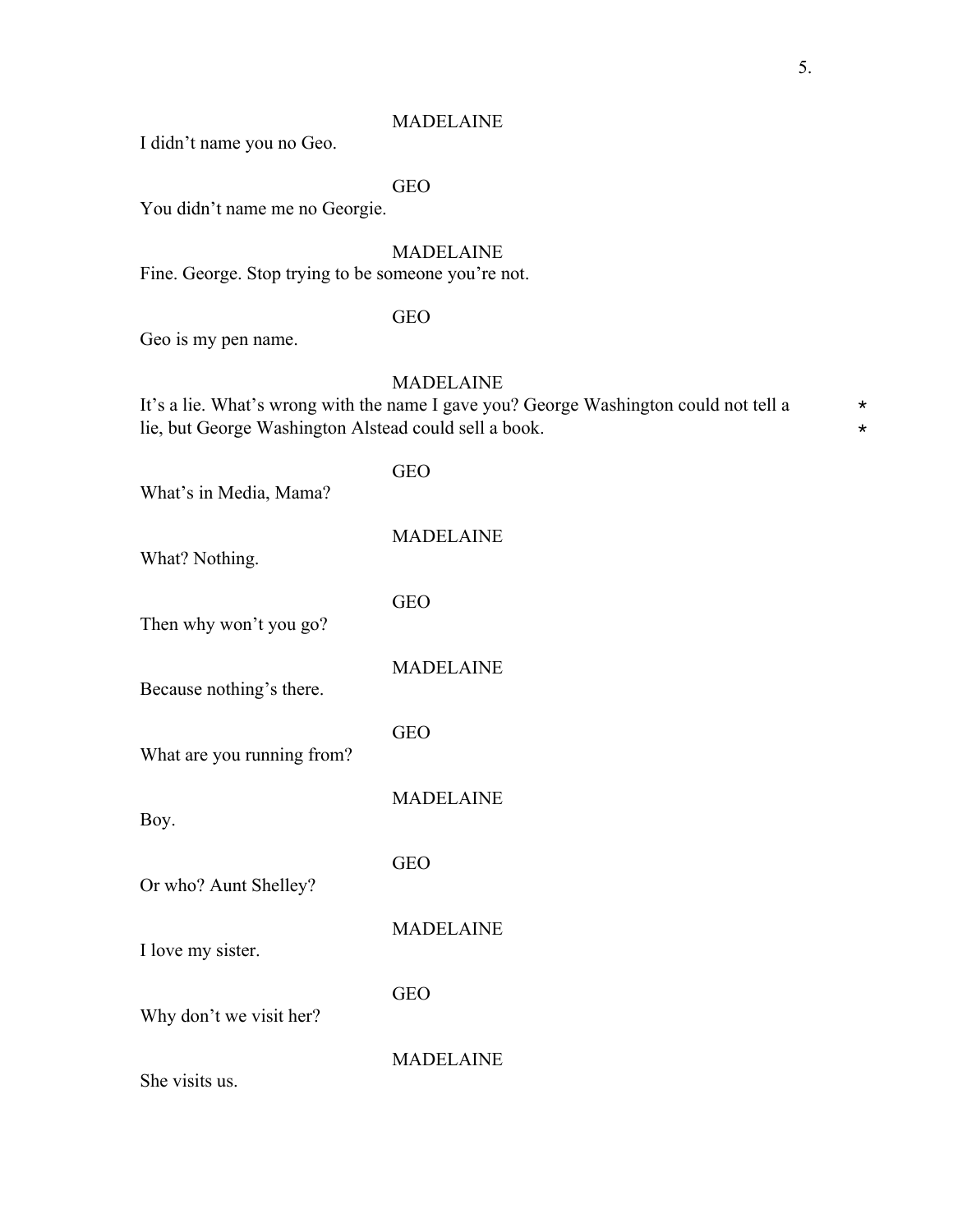Mama.

#### MADELAINE

What?!

GEO

GEO

You can't keep me shackled to your // side forever.

### MADELAINE

Shackled?

GEO

I didn't want to do this on your birthday--

### MADELAINE

So don't.

### GEO

I need to have some experiences. // How am I going to be a great writer if / I have nothing to say?

### MADELAINE

// What kind of experiences? / What's wrong with being a blotter for the church?

GEO

Blogger, Mama. I want to write books. Novels. But I don't *know* anything because we don't *do* anything.

#### MADELAINE

I am *trying* to take your ungrateful behind to the Caribbean.

Tell me why.

MADELAINE

It's the Caribbean.

GEO

GEO

The truth.

### MADELAINE

What?

GEO Tell the truth. What are we going to do while we're there?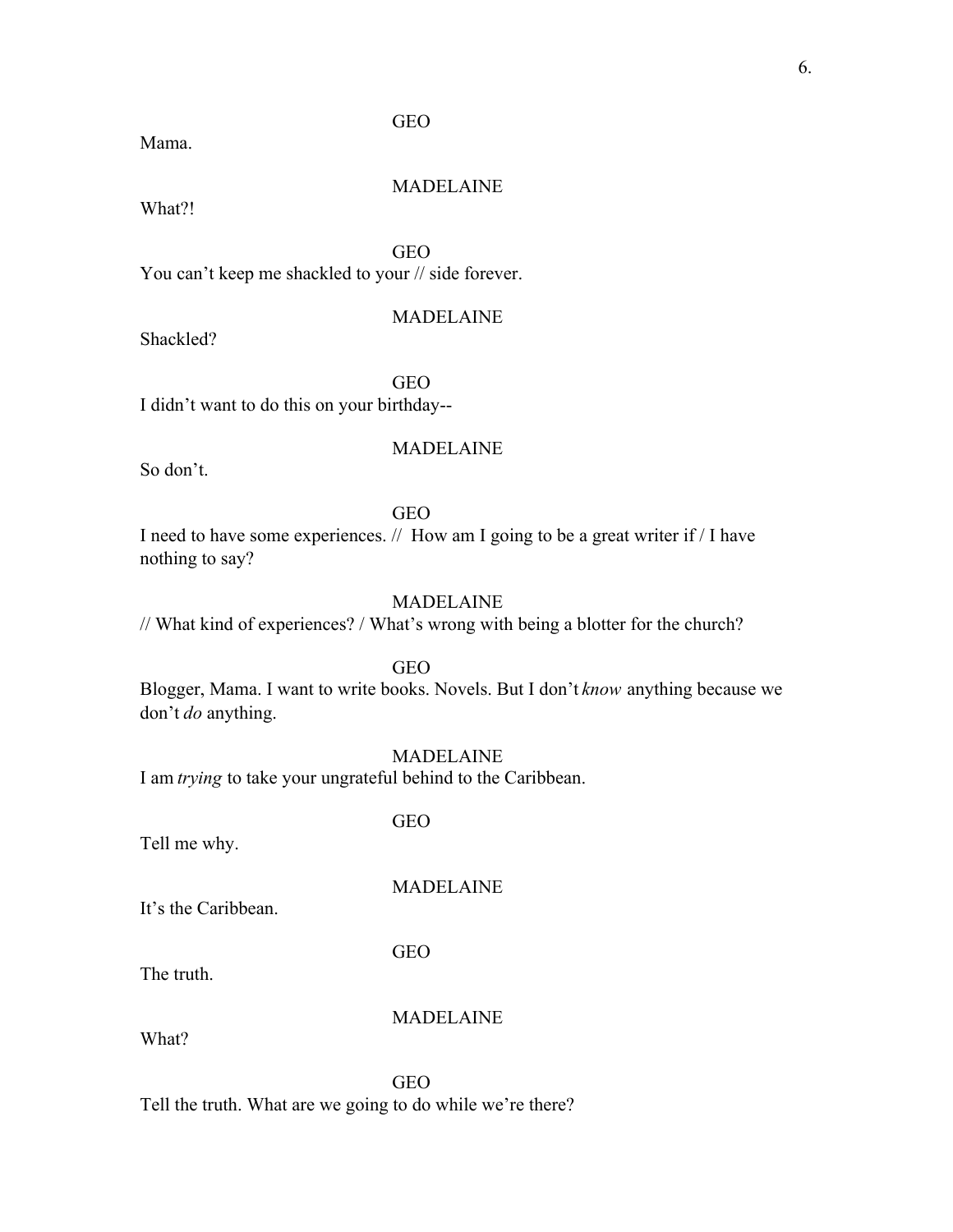GEO

GEO

GEO

Caribbean things.

I found the brochure.

Okay.

MADELAINE

I'm moving out.

No.

MADELAINE

I wasn't asking.

### MADELAINE

I'm telling you no. You can not move out. George. *Georgie.* That's all there is to it.

GEO

I'm also going to Media, Mama. Are you?

MADELAINE Is this about Constance? Did she put you up to this?

### GEO

No one put me up // to anything.

MADELAINE

// She makes you step outside yourself. It's dangerous. / I don't like the hussy.

GEO

/ Dangerous how? Mama! Damn.

### MADELAINE

Watch your mouth.

GEO

There's nothing wrong with... Dang. Okay? It's just a word.

### MADELAINE

We don't use those words. Don't let your little foul mouthed... *(misplaced hope)* Is she your girlfriend?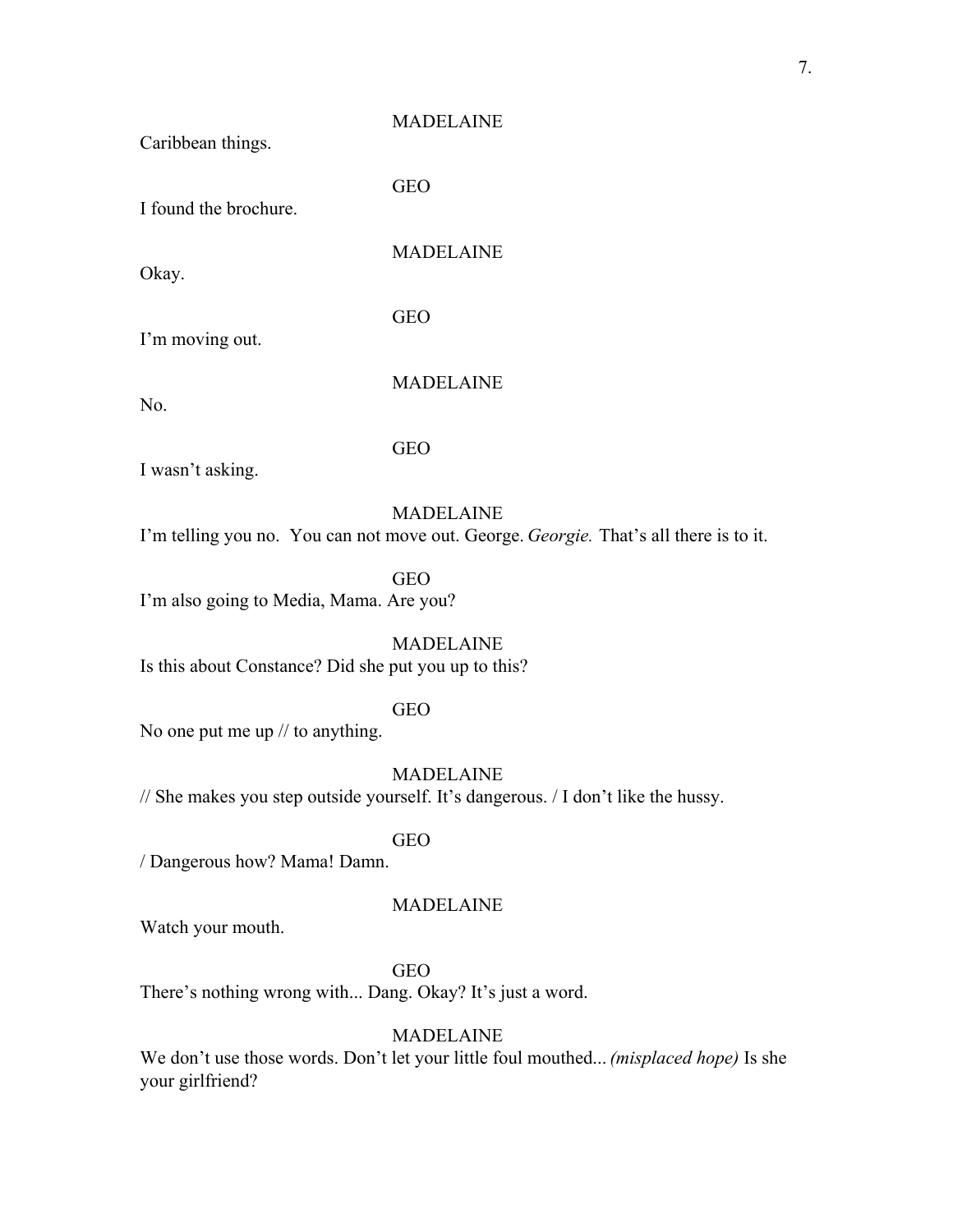### GEO

Would you like that?

### MADELAINE

I don't like *her.* I don't understand her.

### **GEO**

I don't know why. You're just alike.

What?

### MADELAINE

What?

### GEO

MADELAINE

Why don't you ever spend time with that lovely Deirdre? I know she likes you.

### GEO

Deirdre is almost forty, Mama.

### MADELAINE

She's the right type of girl for you.

*Madelaine's phone rings. A moment.*

*Ring ring. That loud mess that sounds like a 1970s land line.*

GEO

You gonna get that?

MADELAINE

I don't recognize the number.

GEO

You answer everything.

MADELAINE

I screen now. Solicitors.

#### GEO

How do you know? You're screening.

*Madelaine sends the call to voicemail.*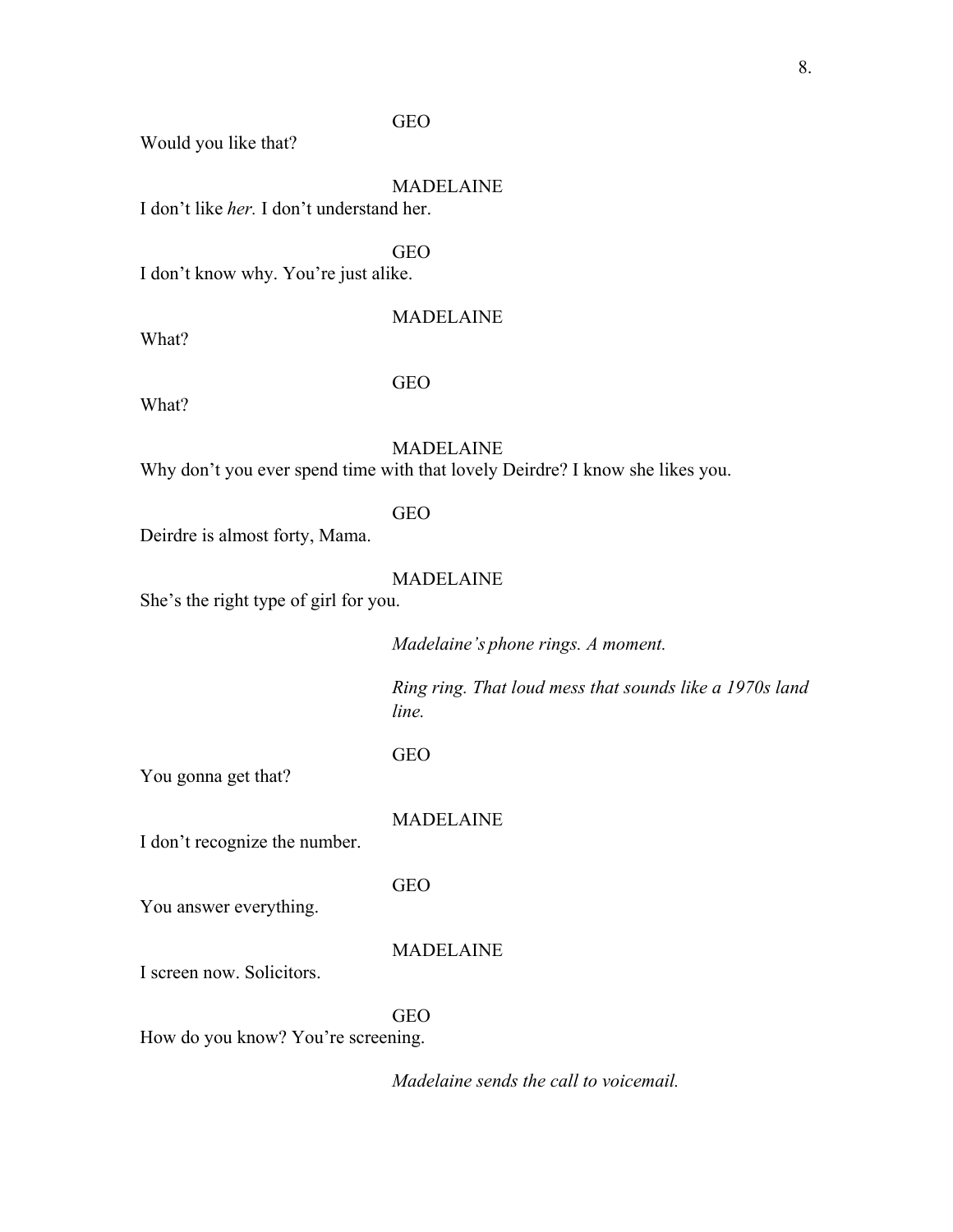Every time you come back from Atlanta you act funny. You better be careful. Constance got you in all sorts of nasty shenanigans and I am not going to-- Ooo there she is!

|                         | Geo turns around.                                                                                                                                                                                                                                                                                                          |
|-------------------------|----------------------------------------------------------------------------------------------------------------------------------------------------------------------------------------------------------------------------------------------------------------------------------------------------------------------------|
|                         | Madelaine waves.                                                                                                                                                                                                                                                                                                           |
| You invited Deirdre?    | <b>GEO</b>                                                                                                                                                                                                                                                                                                                 |
| She's my friend.        | <b>MADELAINE</b>                                                                                                                                                                                                                                                                                                           |
| No, she's not.          | <b>GEO</b>                                                                                                                                                                                                                                                                                                                 |
| She's my birthday wish. | <b>MADELAINE</b>                                                                                                                                                                                                                                                                                                           |
| Where are you going?    | Geo gets up.                                                                                                                                                                                                                                                                                                               |
| I have wishes too.      | <b>GEO</b>                                                                                                                                                                                                                                                                                                                 |
|                         | Geo offers his Mama a hasty kiss.                                                                                                                                                                                                                                                                                          |
|                         | As he exits, we hear the clang and drag of a metal gate.                                                                                                                                                                                                                                                                   |
|                         | In Curtis's cell, more books are scattered and more art<br>hung as if months have passed, because they have, but<br>also, that's what some days feel like. Curtis frantically<br>searches for his letter. As he reads, he becomes<br>increasingly impassioned, like the writer has inhabited<br>his spirit with her words. |

#### CURTIS

Is that a weird intro? Honestly, I'm not sure what to say. I think about you often. Maybe that's weird too. But I do. I wonder about your life. Your family. Your heart. I don't know if you can listen to podcasts in there. I heard one on your case recently. These *people,* white, with a penchant for true crime, whose job it is to discuss your case in an unbiased retelling of the facts. Fair and impartial journalism they call it. I get that, I'm a writer. Maybe I should have led with that. I'm all over the place. But I thought long and hard about writing this letter and I am not editing it. I just want it to come out.